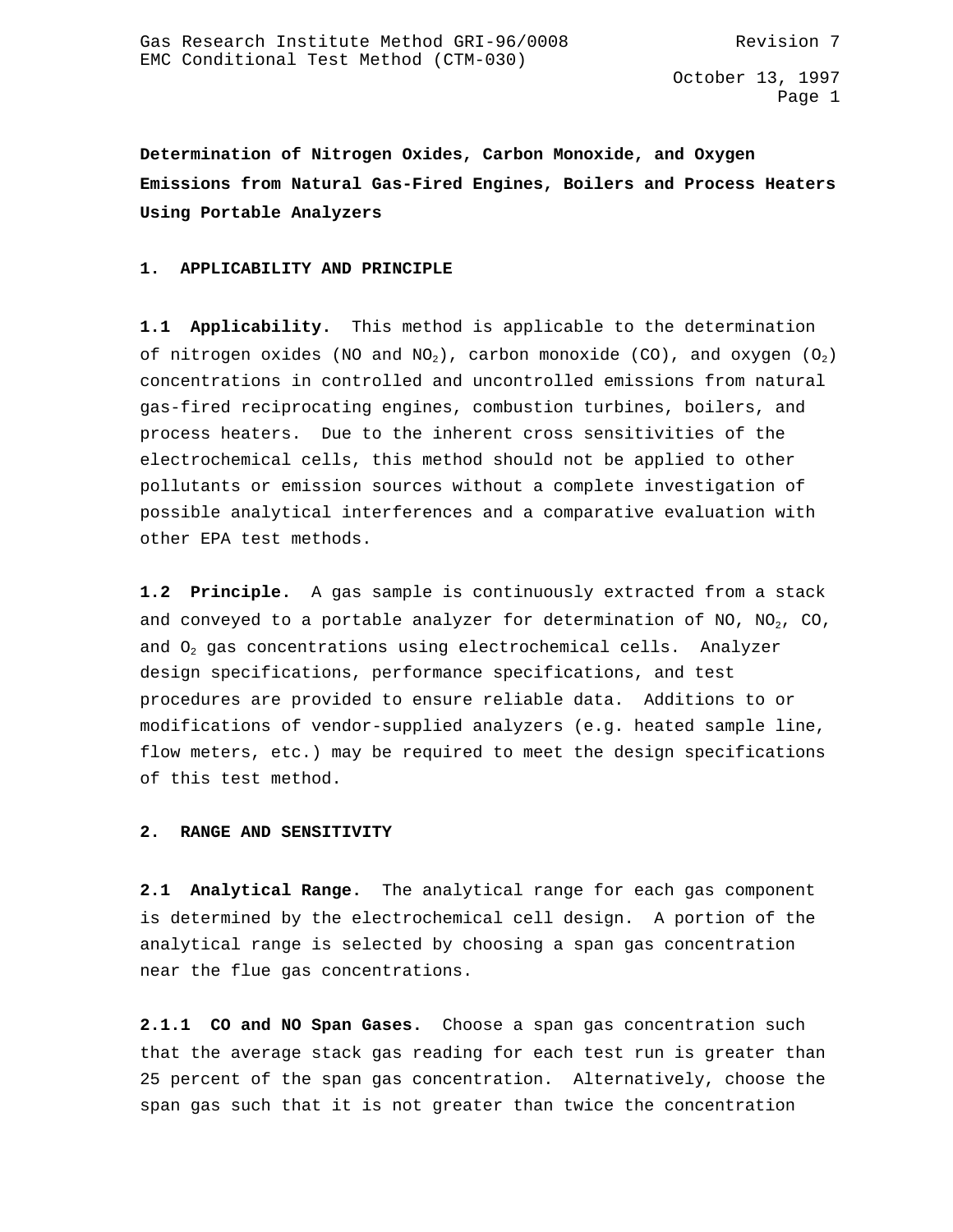equivalent to the emission standard. If concentration results exceed 125 percent of the span gas at any time during the sampling run then the test run for that channel is invalid.

**2.1.2 NO2 Span Gas.** Choose a span gas concentration such that the average stack gas reading for each test run is greater than 25 percent of the span gas concentration. Alternatively, choose the span gas concentration such that it is not greater than the ppm concentration value of the NO span gas. The tester should be aware that  $NO<sub>2</sub>$  cells are generally designed to measure much lower concentrations than NO cells and the span gas should be chosen accordingly. If concentration results exceed 125 percent of the span gas at any time during the sampling run then the test run for that channel is invalid.

**2.1.3 O2 Span Gas.** The difference between the span gas concentration and the average stack gas reading for each run shall be less than 10%  $O_2$ . Where the stack oxygen is high, dry ambient air  $(20.9% 0<sub>2</sub>)$  may be used.

**2.2 Sensitivity.** The minimum detectable limit depends on the nominal range of the electrochemical cell, calibration drift, and signal-to-noise ratio of the measurement system. For a well designed system, the minimum detectable limit should be less than 2 percent of the nominal range.

### **3. DEFINITIONS**

**3.1 Measurement System.** The total equipment required for the determination of gas concentration. The measurement system consists of the following major subsystems:

**3.1.1 Sample Interface.** That portion of a system used for one or more of the following: sample acquisition, sample transport, sample conditioning, or protection of the electrochemical cells from particulate matter and condensed moisture.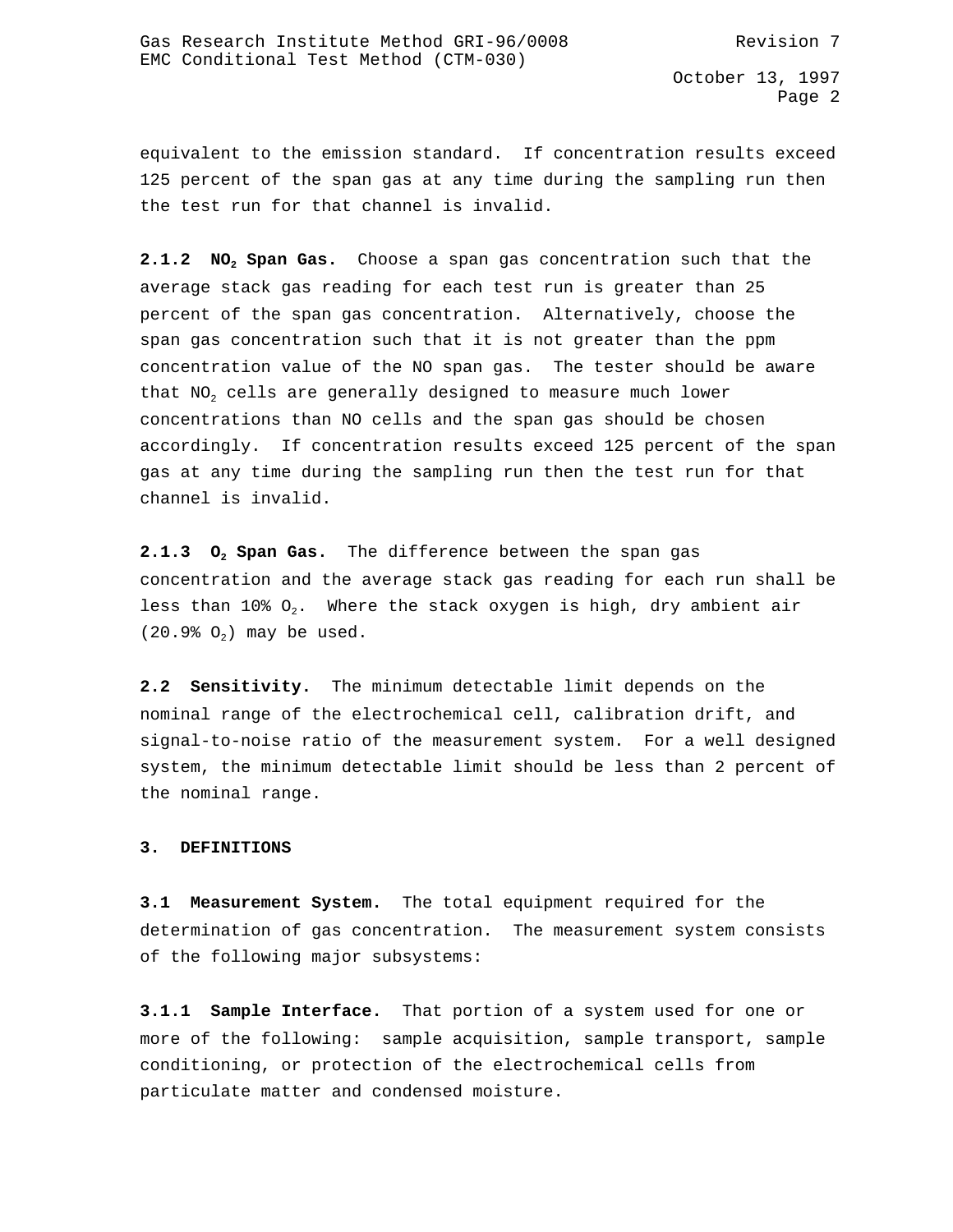**3.1.2 External Interference Gas Scrubber.** A tube filled with scrubbing agent used to remove interfering compounds upstream of some electrochemical cells.

**3.1.3 Electrochemical Cell.** That portion of the system that senses the gas to be measured and generates an output proportional to its concentration. Any cell that uses diffusion-limited oxidation and reduction reactions to produce an electrical potential between a sensing electrode and a counter electrode.

**3.1.4 Data Recorder.** A strip chart recorder, computer, or digital recorder for recording measurement data.

**3.2 Nominal Range.** The range of concentrations over which each cell is operated (25% to 125% of span gas value). Several nominal ranges may be used for any given cell as long as the linearity and stability check results remain within specification.

**3.3 Span Gas.** A known concentration of a gas in an appropriate diluent gas.

**3.4 Zero Calibration Error.** The gas concentration exhibited by the gas analyzer in response to zero-level calibration gas.

**3.5 Span Calibration Error.** The difference between the gas concentration exhibited by the gas analyzer and the known concentration of the span gas.

**3.6 Response Time.** The amount of time required for the measurement system to display 95 percent of a step change in gas concentration on the data recorder.

**3.7 Interference Check.** A method of quantifying analytical interferences from components in the stack gas other than the analyte.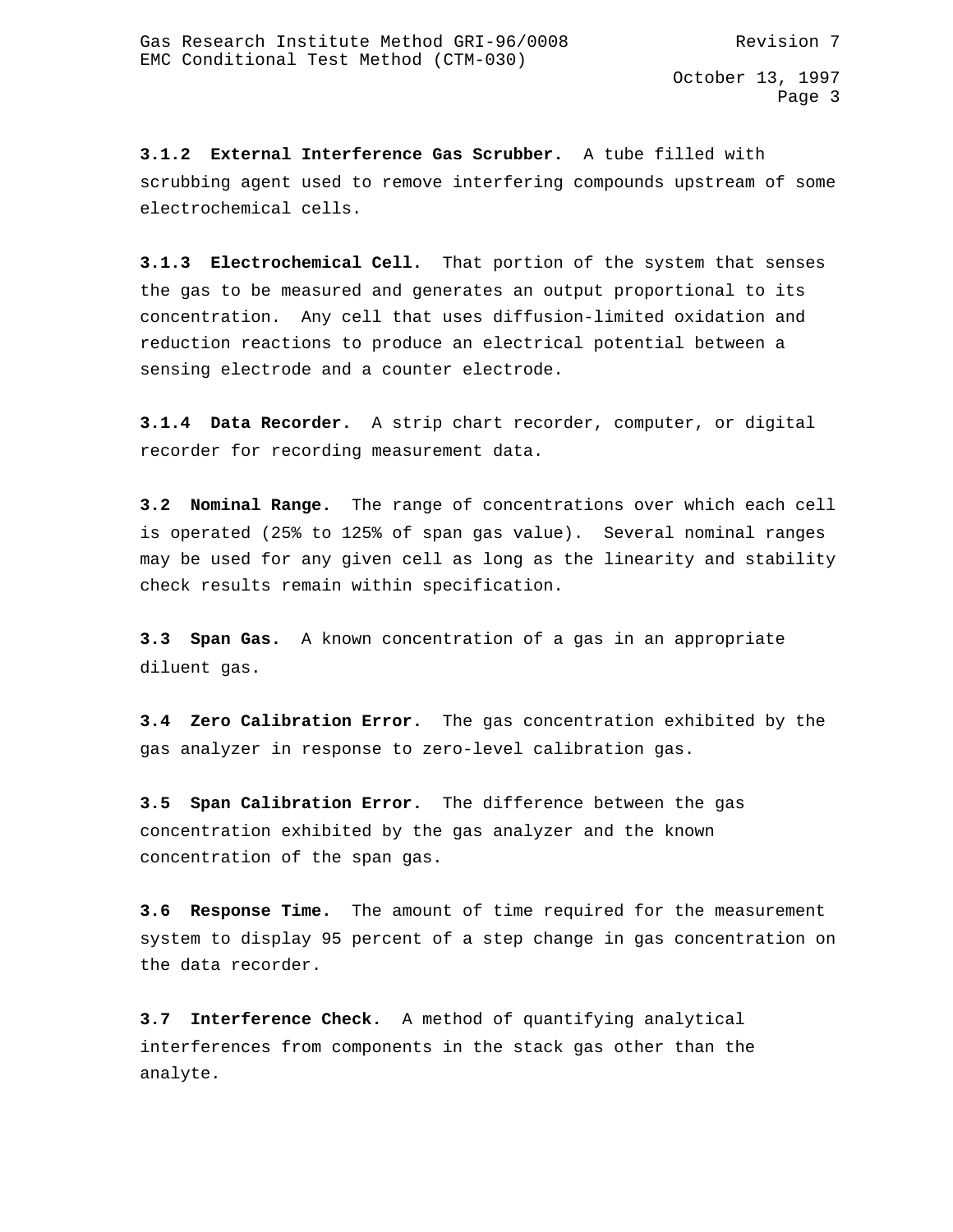**3.8 Linearity Check.** A method of demonstrating the ability of a gas analyzer to respond consistently over a range of gas concentrations.

**3.9 Stability Check.** A method of demonstrating that an electrochemical cell operated over a given nominal range provides a stable response and is not significantly affected by prolonged exposure to the analyte.

**3.10 Stability Time.** As determined during the Stability check; the elapsed time from the start of the gas injection to the start of the 30-minute stability check period.

**3.11 Initial NO Cell Temperature.** The temperature of the NO cell that is recorded during the most recent pretest calibration error check. Since the NO cell can experience significant zero drift with temperature changes in some situations, the temperature must be monitored if the analyzer does not display negative concentration results.

### **4. MEASUREMENT SYSTEM PERFORMANCE SPECIFICATIONS**

**4.1 Zero Calibration Error.** Less than or equal to ±3 percent of the span gas value for NO, NO<sub>2</sub>, and CO channels and less than or equal to  $\pm 0.3$ % O<sub>2</sub> for the O<sub>2</sub> channel.

**4.2 Span Calibration Error.** Less than ±5% of the span gas value for NO, NO<sub>2</sub>, and CO channels and less than or equal to  $\pm 0.5$ % O<sub>2</sub> for the O<sub>2</sub> channel.

**4.3 Interference Response.** The CO and NO interference responses must be less than or equal to ±5 percent of the average stack concentration for each test run.

**4.4 Linearity.** For the zero, mid-level, and span gases; the absolute value of the difference between the gas value and the analyzer response shall not be greater than 2.5% of the span gas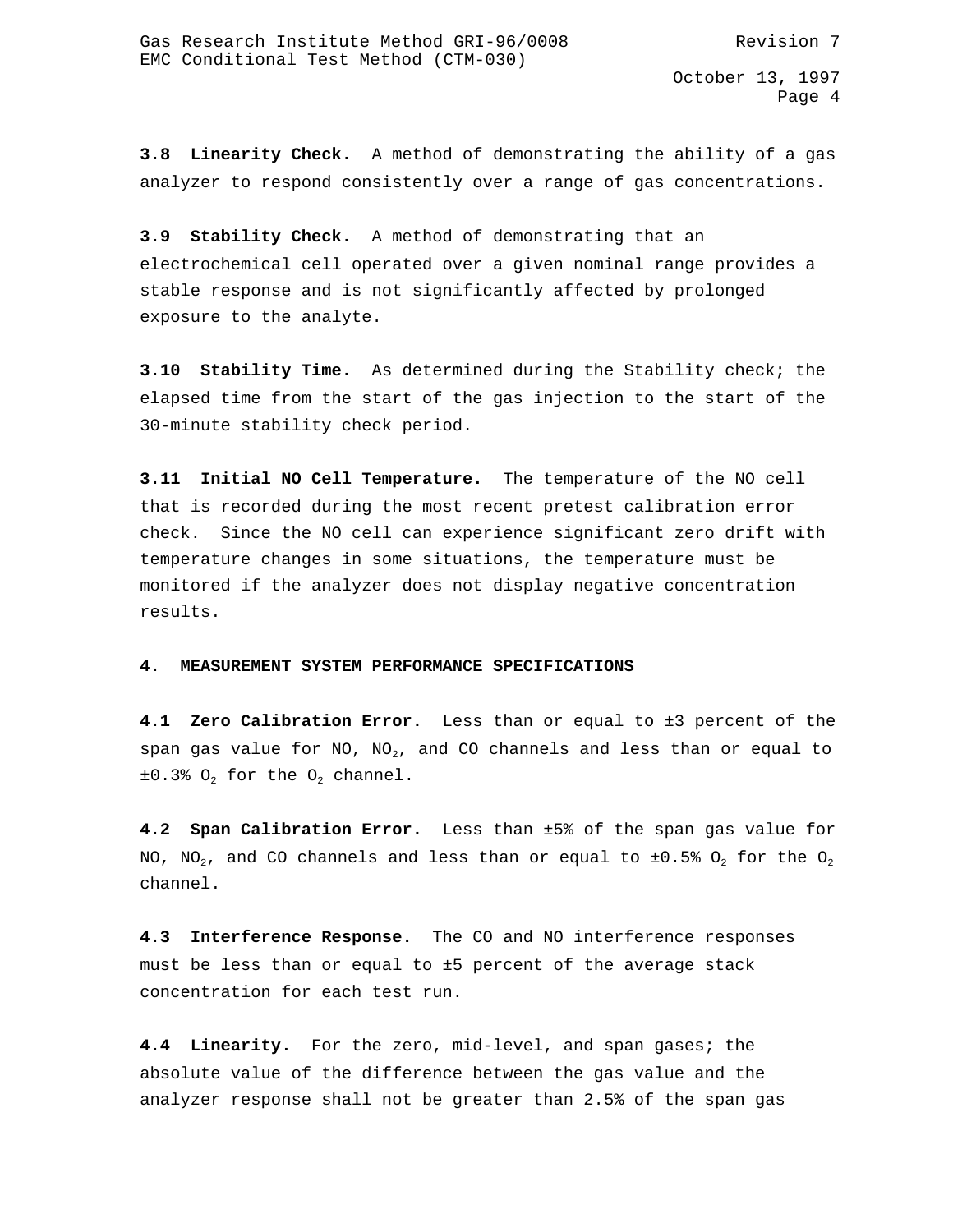concentration for NO, CO and  $O<sub>2</sub>$  cells and not greater than 3.0% of the span gas for  $NO<sub>2</sub>$  cells.

**4.5 Stability Check Response.** The analyzer responses to CO, NO, and  $NO<sub>2</sub>$  span gases shall not vary more than 2.0% of span gas value over a 30-minute period or more than 1.0 % of the span gas value over a 15 minute period.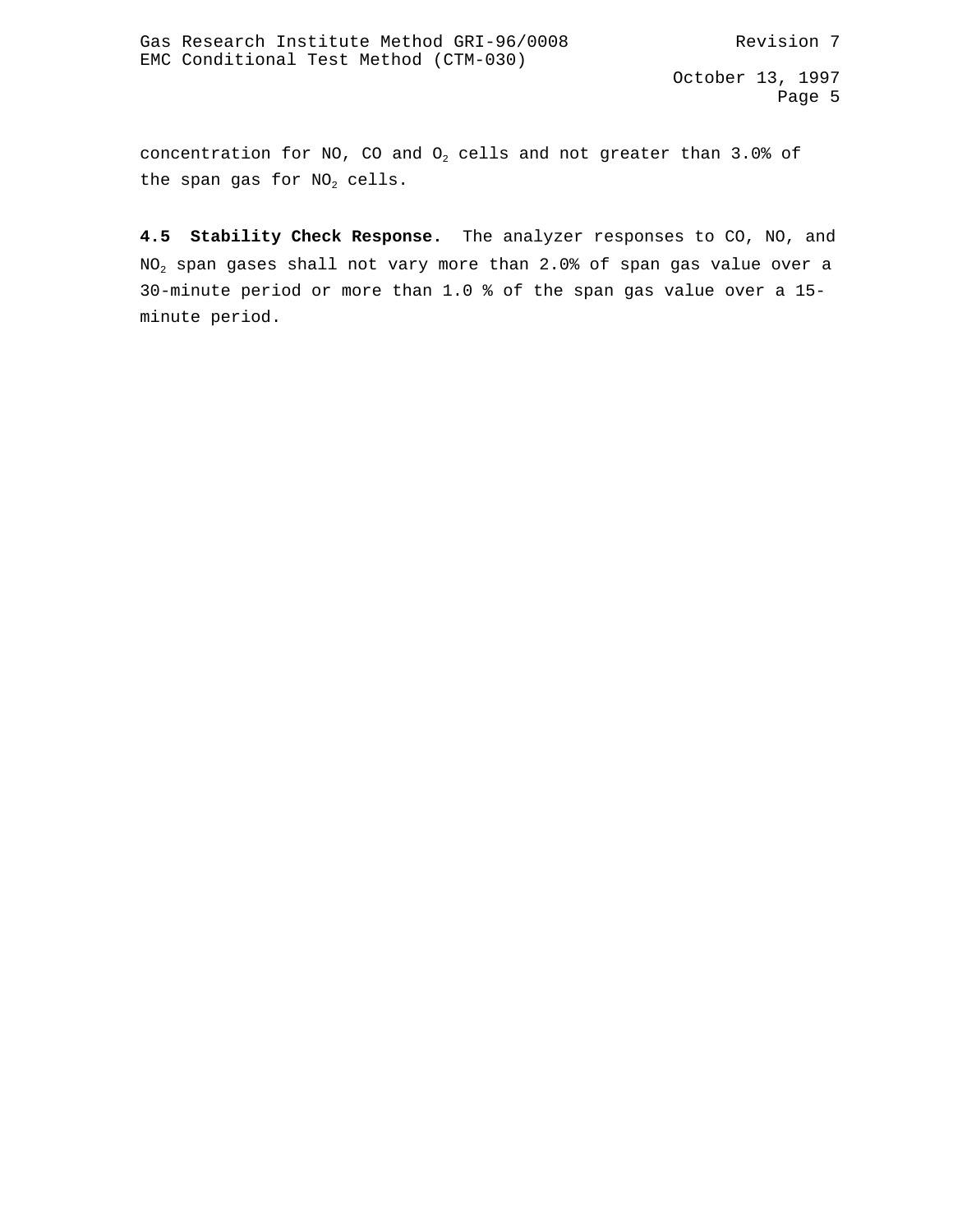### **5. APPARATUS AND REAGENTS**

**5.1 Measurement System.** Use any measurement system that meets the performance and design specifications in Sections 4 and 5 of this method. The sampling system shall maintain the gas sample at a temperature above the dew point up to the moisture removal system. The sample conditioning system shall be designed so that there are no entrained water droplets in the gas sample when it contacts the electrochemical cells. A schematic of an acceptable measurement system is shown in Figure 1. The essential components of the measurement system are described below:

**5.1.1 Sample Probe.** Glass, stainless steel, or other nonreactive material, of sufficient length to traverse the sample points. If necessary to prevent condensation, the sampling probe shall be heated.

**5.1.2 Heated Sample Line.** Heated (sufficient to prevent condensation) nonreactive tubing, to transport the sample gas to the moisture removal system.

**5.1.3 Sample Transport Lines.** Nonreactive tubing to transport the sample from the moisture removal system to the sample pump, sample flow rate control, and electrochemical cells.

**5.1.4 Calibration Assembly.** A tee fitting to attach to the probe tip for introducing calibration gases at ambient pressure during the calibration error checks. The vented end of the tee should have a flow indicator to ensure sufficient calibration gas flow. Alternatively use any other method that introduces calibration gases at the probe at atmospheric pressure.

**5.1.5 Moisture Removal System.** A chilled condenser or similar device (e.g., permeation dryer), to remove condensate continuously from the sample gas while maintaining minimal contact between the condensate and the sample gas.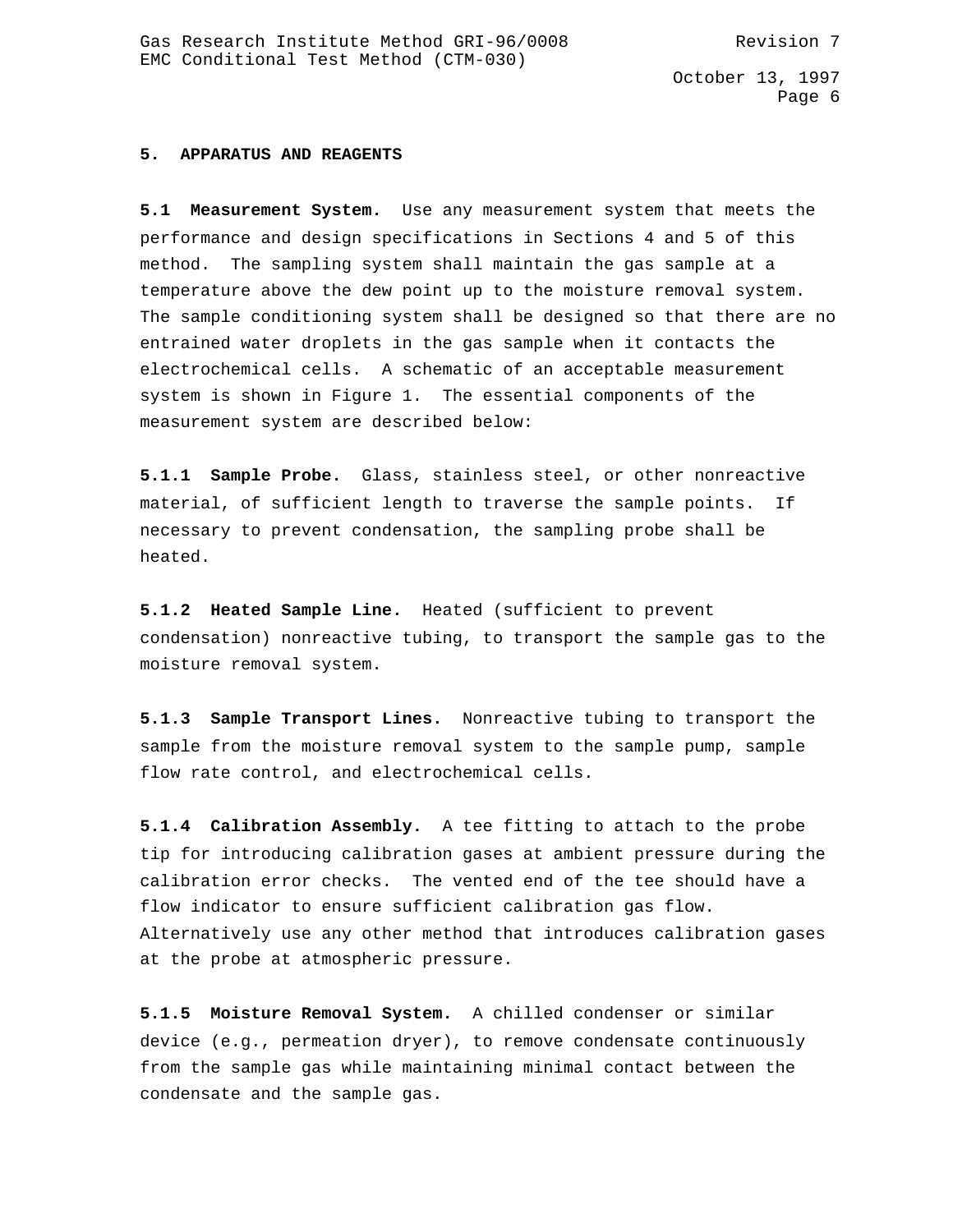**5.1.6 Particulate Filter.** Filters at the probe or the inlet or outlet of the moisture removal system and inlet of the analyzer may be used to prevent accumulation of particulate material in the measurement system and extend the useful life of the components. All filters shall be fabricated of materials that are nonreactive to the gas being sampled.

**5.1.7 Sample Pump.** A leak-free pump, to pull the sample gas through the system at a flow rate sufficient to minimize the response time of the measurement system. The pump may be constructed of any material that is nonreactive to the gas being sampled.

**5.1.8 Sample Flow Rate Control.** A sample flow rate control valve and rotameter, or equivalent, to maintain a constant sampling rate within 10 percent during sampling and calibration error checks. The components shall be fabricated of materials that are nonreactive to the gas being sampled.

**5.1.9 Gas Analyzer.** A device containing electrochemical cells to determine the NO, NO<sub>2</sub>, CO, and O<sub>2</sub> concentrations in the sample gas stream and, if necessary, to correct for interference effects. The analyzer shall meet the applicable performance specifications of Section 4. A means of controlling the analyzer flow rate and a device for determining proper sample flow rate (e.g., precision rotameter, pressure gauge downstream of all flow controls, etc.) shall be provided at the analyzer. (Note: Housing the analyzer in a clean, thermally-stable, vibration-free environment will minimize drift in the analyzer calibration, but this is not a requirement of the method.)

**5.1.10 Data Recorder.** A strip chart recorder, computer, or digital recorder, for recording measurement data. The data recorder resolution (i.e., readability) shall be at least 1 ppm for CO, NO, and NO<sub>2</sub>; 0.1% O<sub>2</sub> for O<sub>2</sub>; and one degree (C or F) for temperature. Alternatively, a digital or analog meter having the same resolution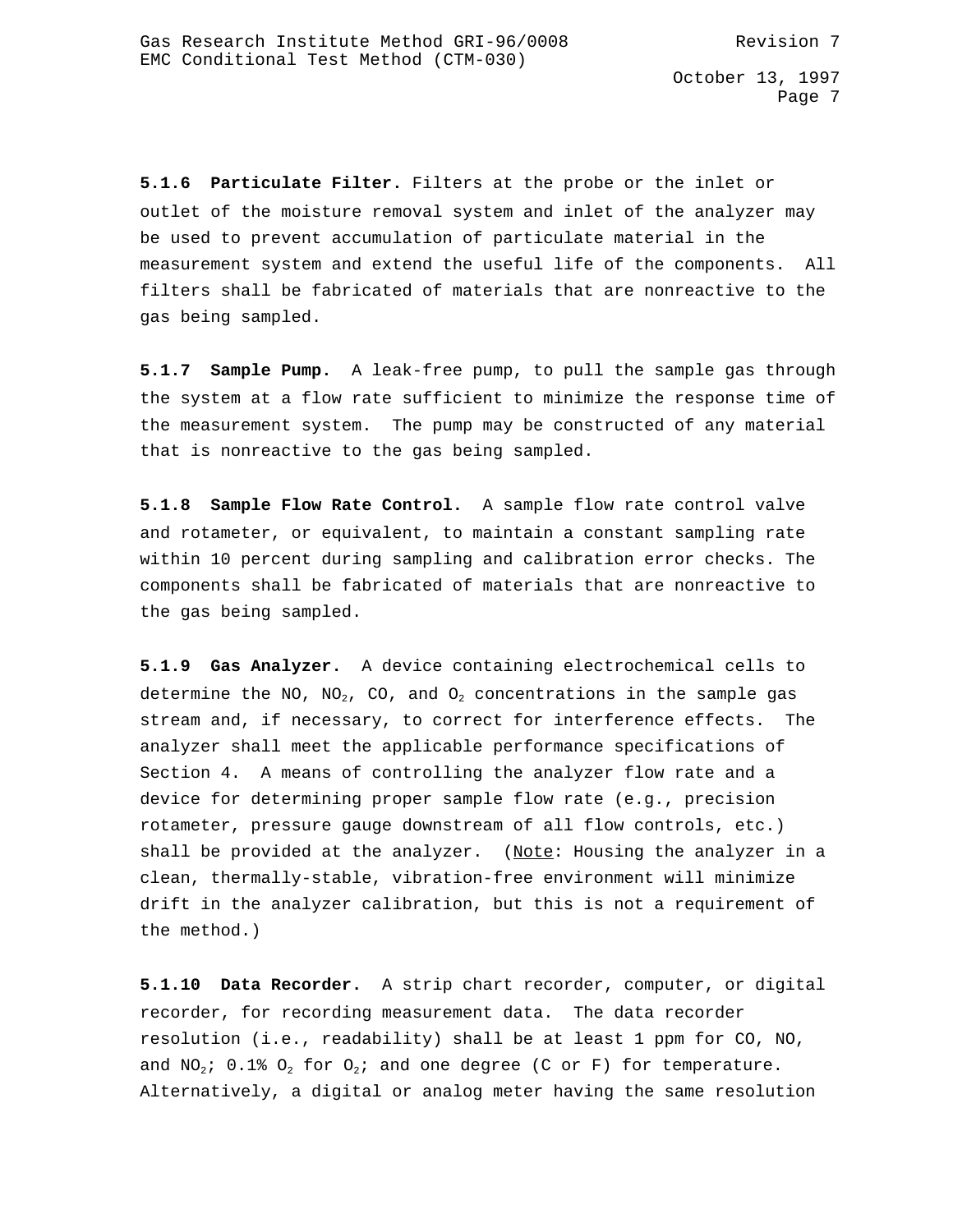may be used to obtain the analyzer responses and the readings may be recorded manually.

**5.1.11 External Interference Gas Scrubber.** Used by some analyzers to remove interfering compounds upstream of a CO electrochemical cell. The scrubbing agent should be visible and should have a means of determining when the agent is exhausted (i.e. color indication).

**5.1.12 NO Cell Temperature Indicator.** A thermocouple, thermistor, or other device must be used to monitor the temperature of the NO electrochemical cell. The temperature may be monitored at the surface or within the cell.

**5.2 Calibration Gases.** The calibration gases for the gas analyzer shall be CO in nitrogen or CO in nitrogen and  $O_2$ , NO in nitrogen, NO<sub>2</sub> in air or nitrogen, and  $0<sub>2</sub>$  in nitrogen.

**5.3.1 Span Gases.** Used for calibration error, linearity, and interference checks of each nominal range of each cell. Select concentrations according to procedures in Section 2.1.

**5.3.2 Mid-Level Gases.** Select concentrations that are 40-60% of the span gas concentrations.

**5.3.3 Zero Gas.** Concentration of less than O.25 percent of the span gas for each component. Ambient air may be used in a well ventilated area.

### **6. MEASUREMENT SYSTEM PERFORMANCE CHECK PROCEDURES**

Perform the following procedures before measurement of emissions (Section 7).

**6.1 Calibration Gas Concentration Verification.** For the mid-level and span cylinder gases, use calibration gases certified according to EPA Protocol G1 or G2 procedures (see Bibliography). Alternative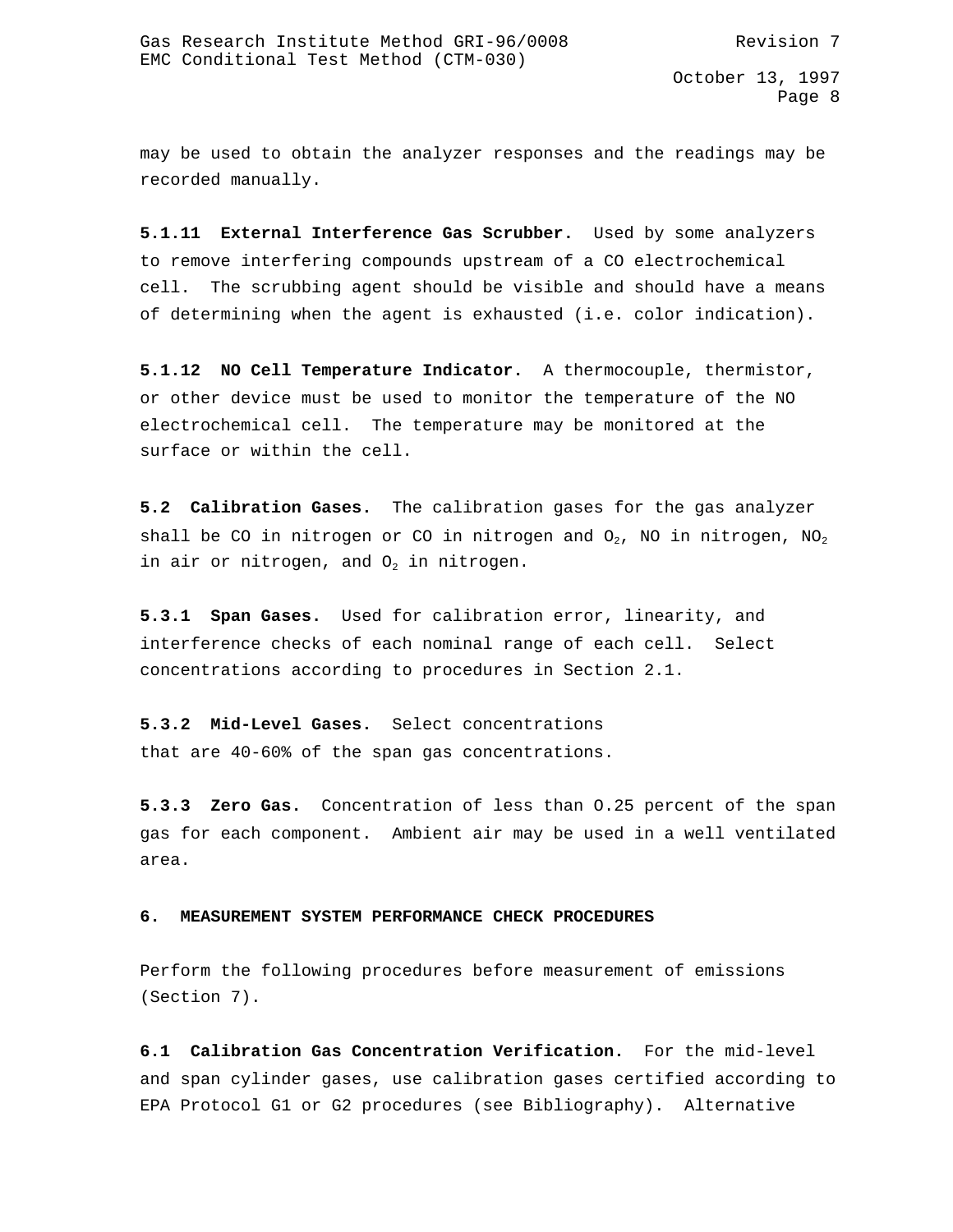certification techniques may be used if they are approved in writing by the applicable regulatory agency.

**6.2 Linearity Check.** Conduct the following procedure once for each nominal range that is to be used on each electrochemical cell (NO,  $NO<sub>2</sub>$ , CO, and  $O<sub>2</sub>$ ) before each field test program. If a field test program lasts longer than five days, the linearity check shall be repeated before each five days of analyzer operation. Repeat the linearity check if a cell is replaced.

**6.2.1 Linearity Check Gases.** For each cell obtain the following gases: zero (0-0.25% of nominal range), mid-level (40-60% of span gas concentration), and span gas (selected according to Section 2.1).

**6.2.2 Procedure.** If the analyzer uses an external interference gas scrubber with a color indicator, using the analyzer manufacturer's recommended procedure, verify that the scrubbing agent is not depleted. After calibrating the analyzer with zero and span gases, inject the zero, mid-level, and span gases that are appropriate for each nominal range to be used on each cell. Gases need not be injected through the entire sample handling system. Purge the analyzer briefly with ambient air between gas injections. For each gas injection, verify that the flow rate is constant and that the analyzer responses have stabilized before recording all of the responses on a form similar to Figure 2.

**6.3 Interference Check.** Following each linearity check, use the results from the span gas injections to determine interference responses for the CO and NO cells.

**6.3.1 CO Interference Response.**

 $I_{\text{CO}} = [ (R_{\text{CO-NO}} / C_{\text{NOG}} \times C_{\text{NOS}} / C_{\text{COS}}) + (R_{\text{CO-NO2}} / C_{\text{NO2G}} \times C_{\text{NO2S}} / C_{\text{COS}}) ] \times 100$ 

where:  $I_{\text{co}}$  = CO interference response (percent)  $R_{CO-NO}$  = CO response to NO span gas (ppm CO)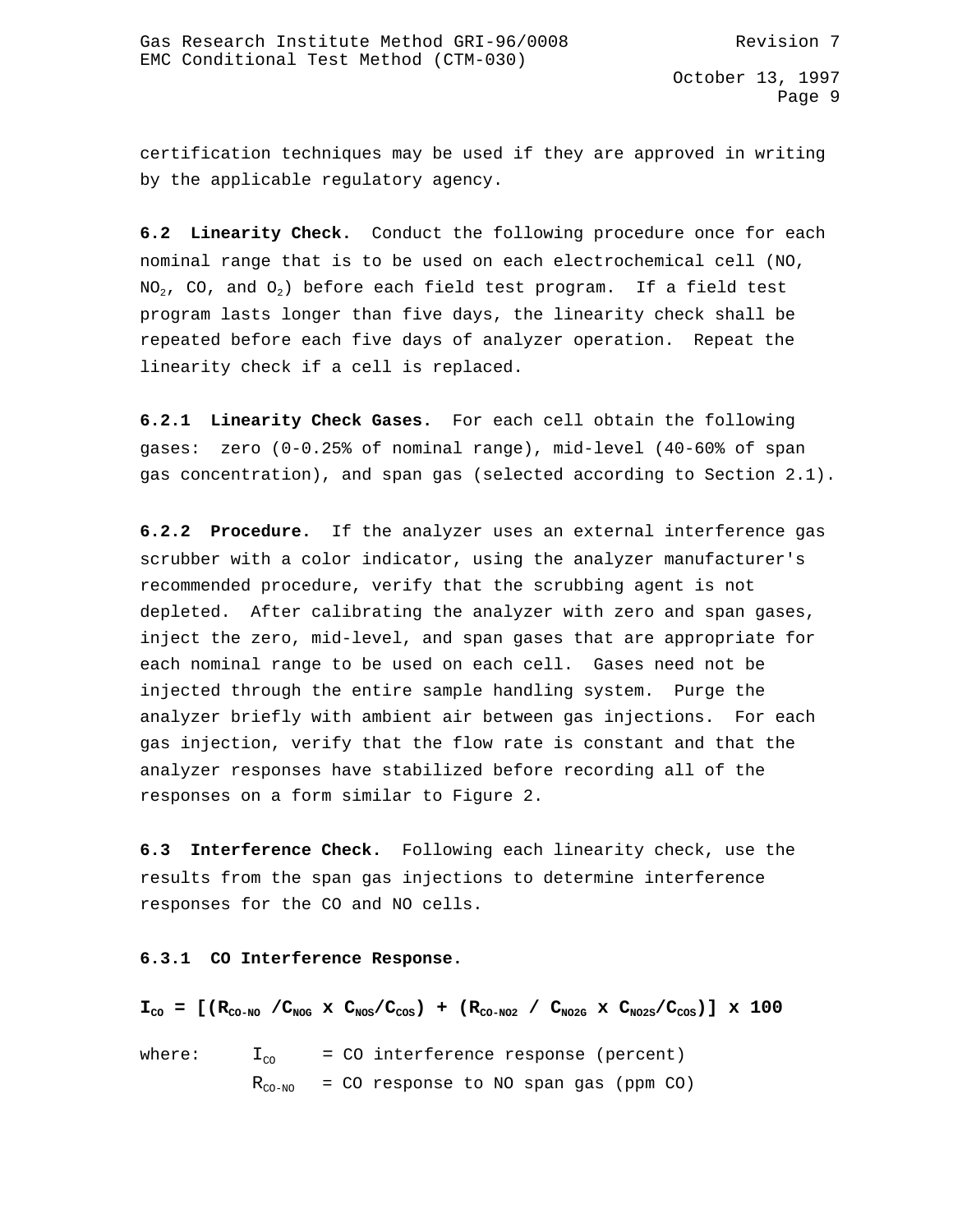| $\mathrm{C_{\scriptscriptstyle NOG}}$ | = concentration of NO span gas (ppm NO)            |
|---------------------------------------|----------------------------------------------------|
| $\texttt{C}_{\texttt{NOS}}^{}$        | = concentration of NO in stack gas (ppm NO)        |
| $\rm C_{\rm cos}$                     | = concentration of CO in stack gas (ppm CO)        |
| $\rm R_{\rm CO-NO2}$                  | = CO response to $NO2$ span gas (ppm CO)           |
| $\text{C}_{\text{NO2G}}$              | = concentration of $NO_2$ span gas (ppm $NO_2$ )   |
| $\textsf{C}_\texttt{NO2S}$            | = concentration of $NO2$ in stack gas (ppm $NO2$ ) |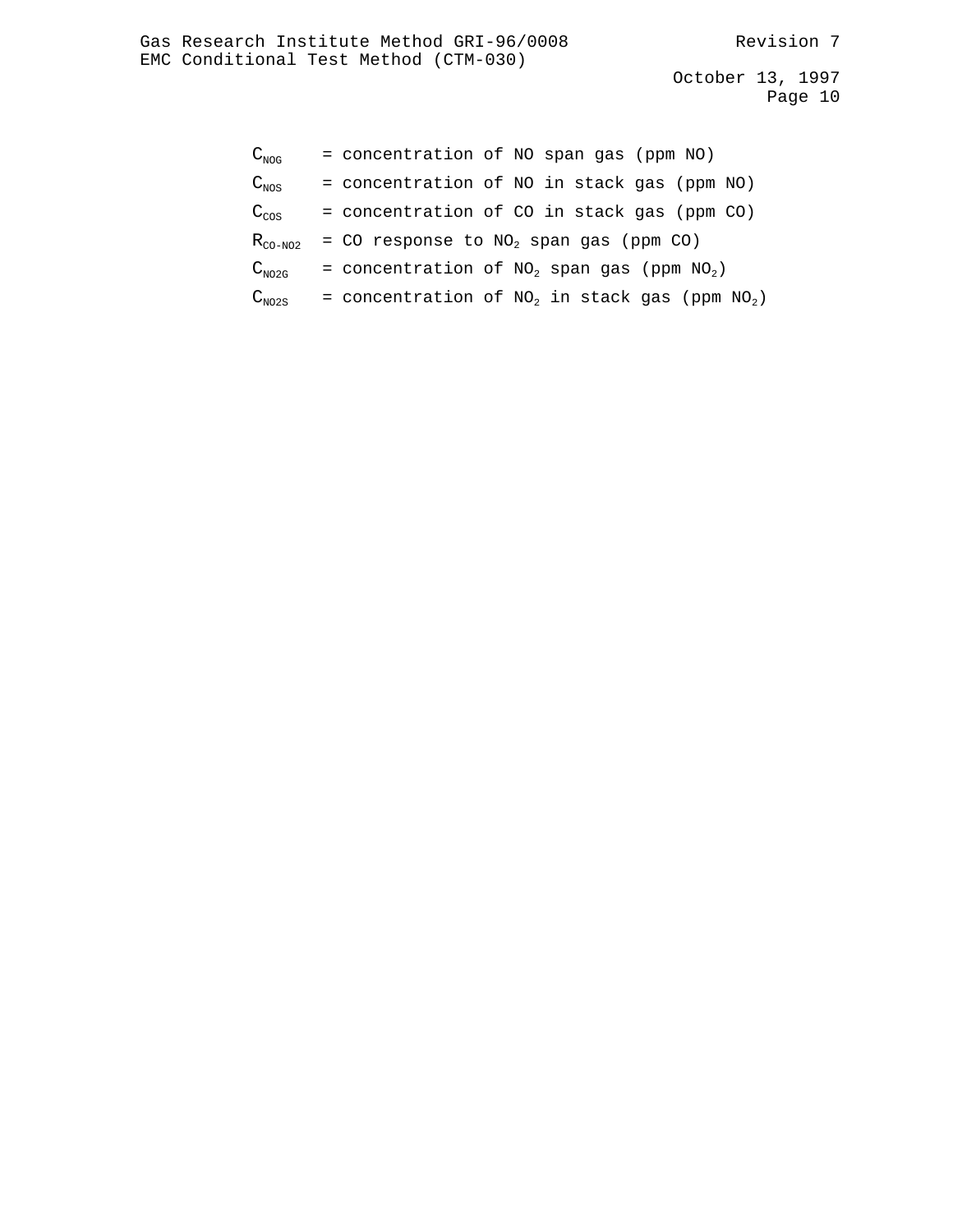### **6.3.2 NO Interference Response.**

 $I_{\text{NO}} = (R_{\text{NO-NO2}} / C_{\text{NO2G}}) \times (C_{\text{NO2S}} / C_{\text{NO2S}}) \times 100$ 

| where: | $\perp_{\text{NO}}$ | = NO interference response (percent)                            |
|--------|---------------------|-----------------------------------------------------------------|
|        |                     | $R_{NO-NO2}$ = NO response to NO <sub>2</sub> span gas (ppm NO) |
|        | $C_{NO2G}$          | = concentration of $NO2$ span gas (ppm $NO2$ )                  |
|        | $C_{NO2S}$          | = concentration of $NO2$ in stack gas (ppm $NO2$ )              |
|        | $C_{N0xS}$          | = concentration of $NO_x$ in stack gas (ppm $NO_x$ )            |

**6.4 Stability Check.** Conduct the following procedure once for each nominal range that is to be used on each pollutant electrochemical cell (NO, NO<sub>2</sub>, and CO) before each field test program. If a field test program lasts longer than five days, the stability check shall be repeated before each five days of analyzer operation. Repeat the stability check if a cell is replaced or if a cell is exposed to gas concentrations greater than 125 percent of the highest span gas concentration.

**6.4.1 Procedure.** Inject the span gas into the analyzer and record the analyzer response at least once per minute until the conclusion of the test. One-minute average values may be used instead of instantaneous readings. After the analyzer response has stabilized, continue to flow the span gas for at least 30 minutes. Make no adjustments to the analyzer during the test except to maintain constant flow. Record the stability time as the number of minutes elapsed between the start of the gas injection and the start of the 30-minute stability check period. If the concentration reaches a peak value within five minutes, you may choose to record the data for at least 15 minutes following the peak.

**6.4.2 Calculations.** Determine the highest and lowest concentrations recorded during the 30-minute period and record the results on a form similar to Figure 3. The absolute value of the difference between the maximum and minimum values recorded during the 30-minute period must be less than 2.0% of the span gas concentration. Alternatively, record stability check data in the same manner for the 15-minute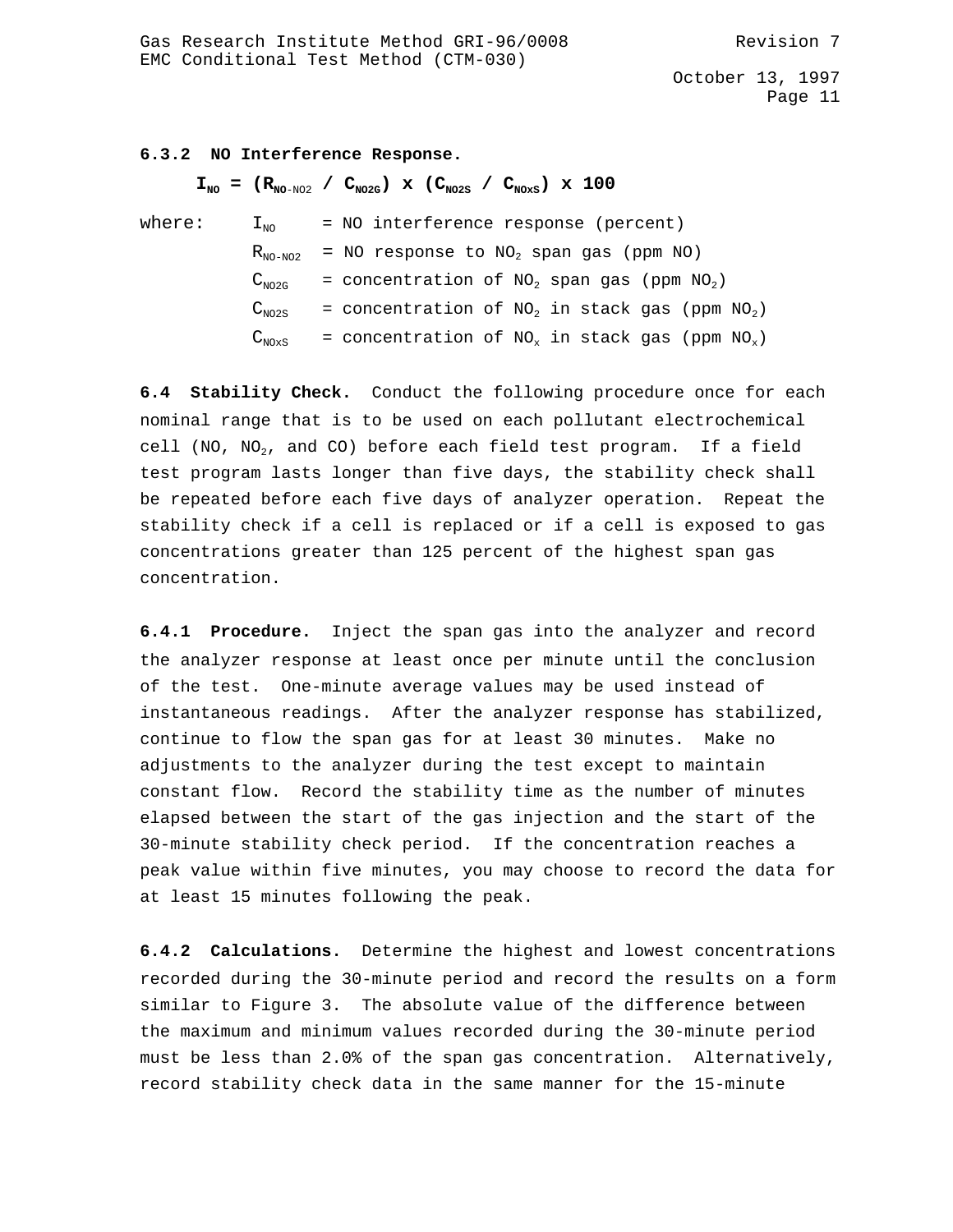period following the peak concentration. The difference between the maximum and minimum values for the 15-minute check must be less than 1.0% of the span gas concentration.

#### **7. EMISSION TEST PROCEDURE**

### **7.1 Selection of Sampling Site and Sampling Points.**

**7.1.1 Reciprocating Engines.** Select a sampling site located at least five stack diameters downstream of any turbocharger exhaust, crossover junction, or recirculation take-offs and upstream of any dilution air inlet. Locate the sampling site no closer than one meter or three stack diameters (whichever is less) upstream of the gas discharge to the atmosphere. Use a minimum of three sampling points located at positions of 16.7, 50, and 83.3 percent of the stack diameter. Alternatively, the tester may choose an alternative sampling location and/or sample from a single point in the center of the duct if previous test data demonstrate that the stack gas concentration does not vary significantly across the duct diameter.

**7.1.2 Combustion Turbines.** Select a sampling site and sample points according to the procedures in 40 CFR, Part 60, Appendix A, Method 20. Alternatively, the tester may choose an alternative sampling location and/or sample from a single point in the center of the duct if previous test data demonstrate that the stack gas concentrations of CO,  $NO_x$ , and  $O_2$  does not vary significantly across the duct diameter.

**7.2 Warm Up Period.** Assemble the sampling system and allow the analyzer and sample interface to warm up and adjust to ambient temperature at the location where the stack measurements will take place.

**7.3 Pretest Calibration Error Check.** Conduct the calibration error check at the sampling location (near the sampling port) just prior to the start of an emissions test or test run. Keep the analyzer in the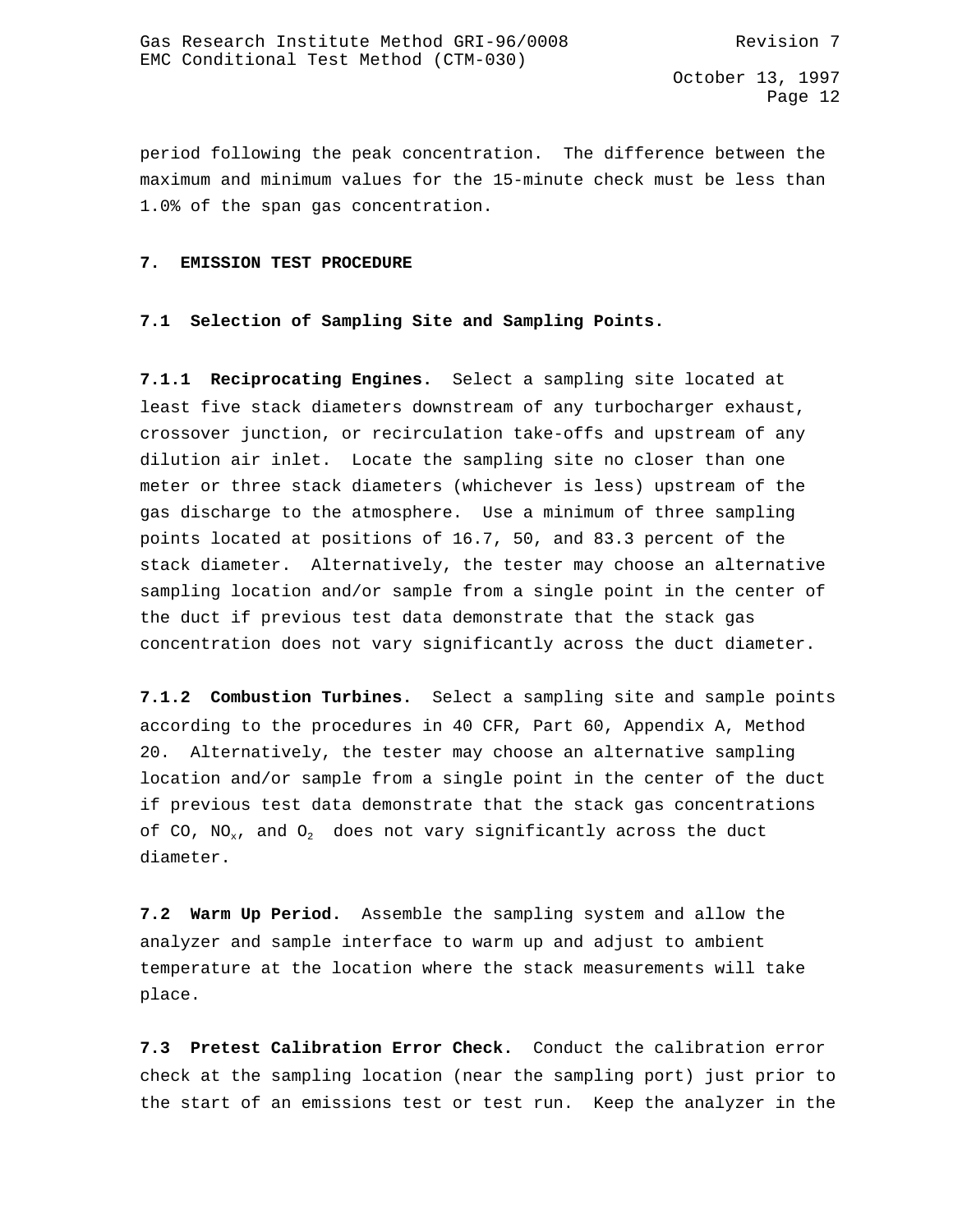same location until the post test calibration error check is conducted.

**7.3.1** For analyzers that use an external interference gas scrubber tube, inspect the condition of the scrubbing agent and ensure that it will not be exhausted during sampling.

**7.3.2** Inject the zero and span calibration gases at the probe tip using the calibration assembly. Ensure that the calibration gases flow through all parts of the sample interface (including any exhaust lines). During this check, make no adjustments to the system except those necessary to achieve the correct calibration gas flow rate at the analyzer. Set the analyzer flow rate to the value recommended by the analyzer manufacturer. Allow each reading to stabilize before recording the result on a form similar to Figure 4. The time allowed for the span gas to stabilize shall be no less than the stability time noted during the stability check. After achieving a stable response, disconnect the gas and briefly purge with ambient air.

**7.3.3** Determine the NO and CO response times by observing the time required to respond to 95% of a step change in the analyzer response for both the zero and span gases. Note the longer of the two times as the response time. For  $NO<sub>2</sub>$  span gas record the time required to respond to 90% of a step change.

**7.3.4** Calibrate all electrochemical cells in the analyzer if the analyzer uses an internal calculation method to compensate for interferences.

**7.3.5** If the zero and span calibration error test results are not within the specifications in Section 4, take corrective action and repeat the calibration error check until acceptable performance is achieved.

**7.4 NO Cell Temperature Monitoring.** Record the initial NO cell temperature during the pretest calibration error check and monitor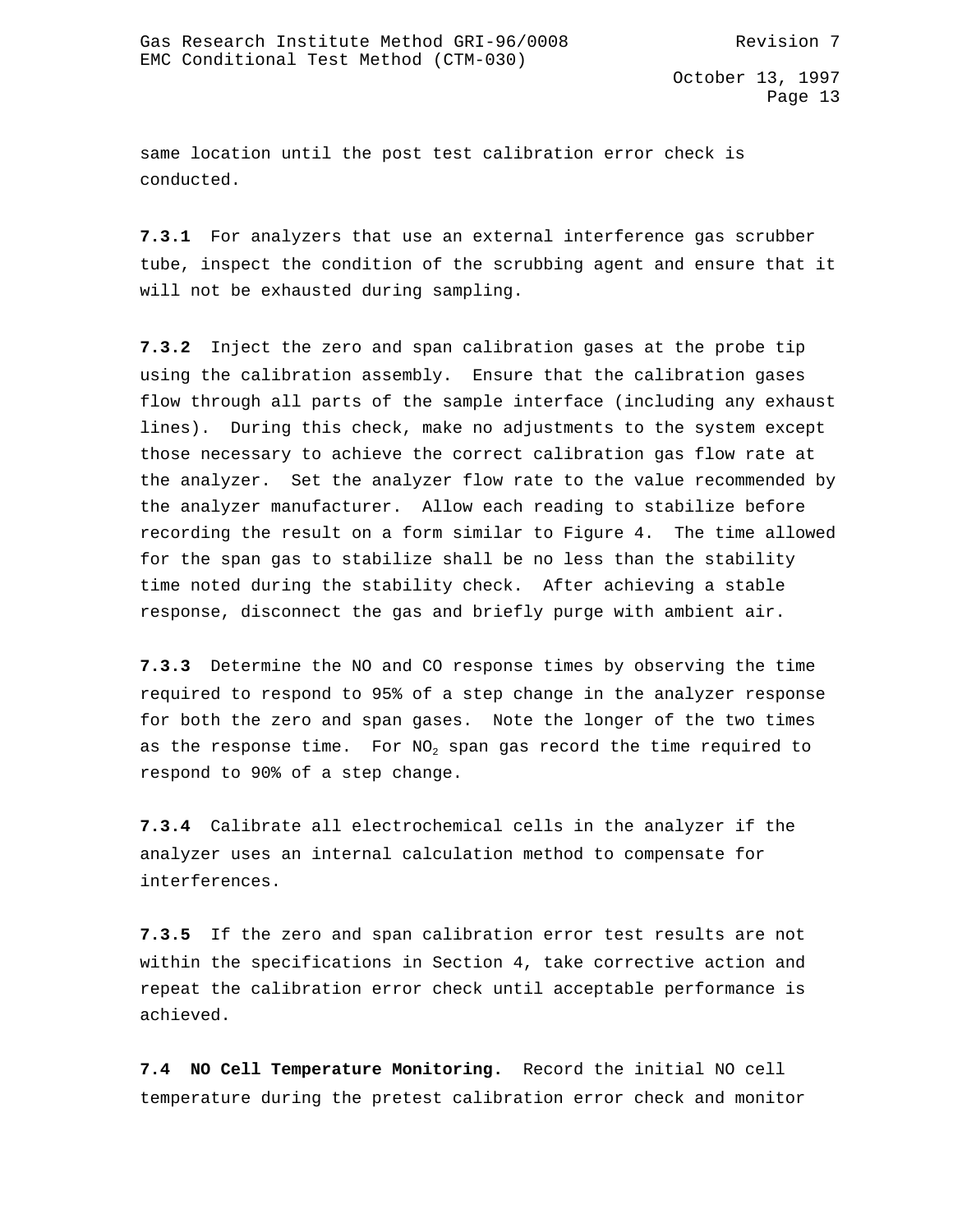and record the temperature regularly (at least once each 5 minutes) during the sample collection period. If at any time during sampling the NO cell temperature is 85\_F or greater and has increased or decreased by more than 5 F since the pretest calibration, stop sampling immediately and conduct a post test calibration error check per Section 7.6, re-zero the analyzer, and then conduct another pretest calibration error check before continuing.

**7.5 Sample Collection.** Position the sampling probe at the first measurement point and begin sampling at the same rate used during the calibration error check. Maintain constant rate sampling (i.e. ± 10 percent of the analyzer flow rate value used in section 7.3.2) during the entire test run. Sample for an equal period of time at each test point. Sample the stack gas for at least twice the response time or the period of the stability time, whichever is greater, before collecting test data at each point. If recording emission data manually, record concentration values at least once each minute. If a computer or the analyzer record data automatically, the concentration data must be recorded either (1) at least once each minute, or (2) as a block average for the test run using values sampled at least once each minute. Do not break any seals in the sample handling system until after the post test calibration error test (this includes opening the moisture removal system to drain condensate).

**7.6 Post Test Calibration Error Check.** Immediately after the test run or set of test runs conduct span and zero calibration error checks using the procedure in Section 7.3. Conduct the calibration error check at the sampling location. Make no changes to the sampling system or analyzer calibration until all of the calibration error test results have been recorded. If the zero or span calibration error exceeds the specifications in Section 4 then all test data collected since the previous calibration error check are invalid. If the sampling system is disassembled or the analyzer calibration is adjusted, repeat the calibration error check before conducting the next test or test run.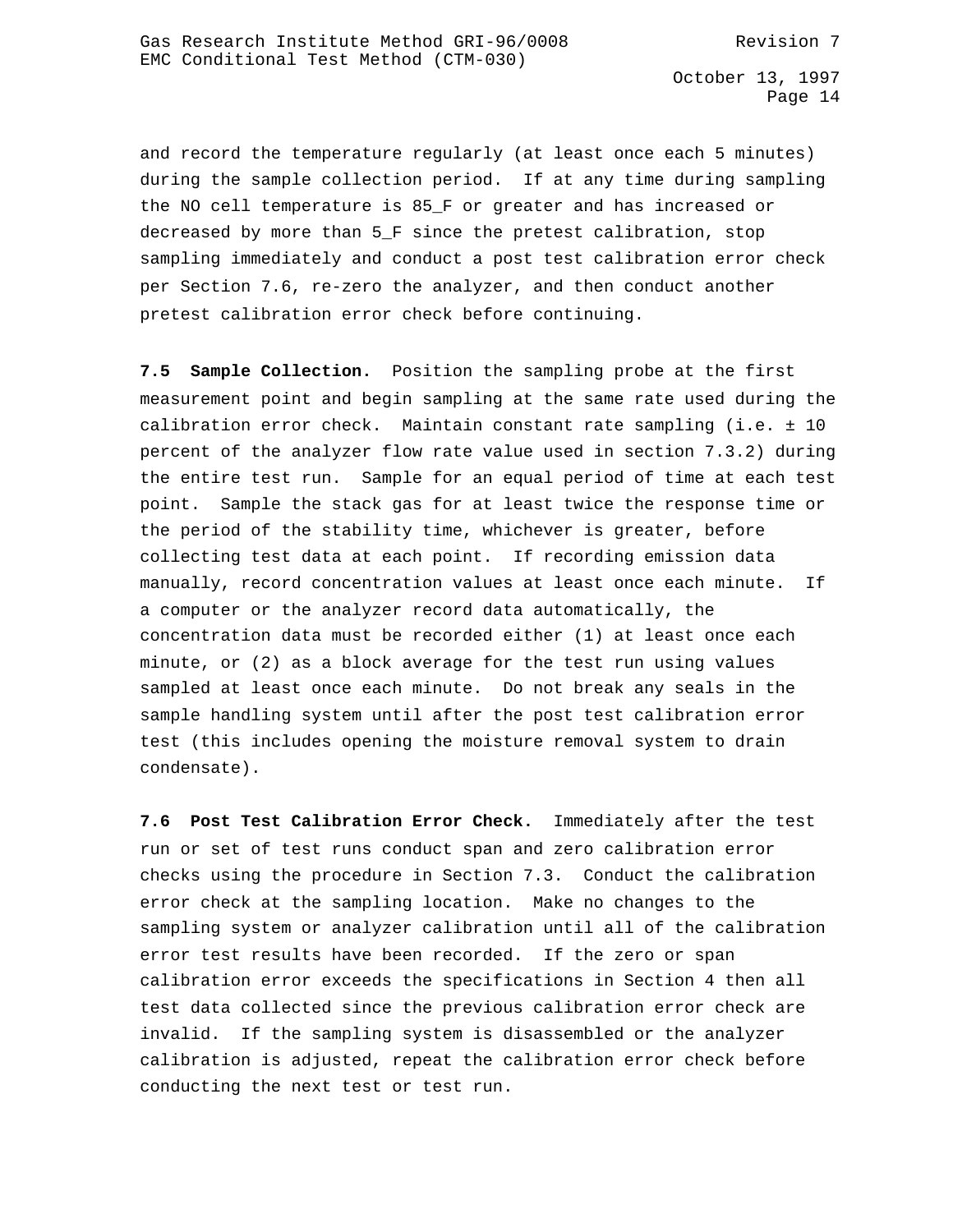**7.7 Interference Verification.** The tester shall review the results of the post test calibrations and compare them to the results of the most recent interference test. Use the post test calibration results and average emission concentrations for the test to calculate interference responses ( $I_{N_0}$  and  $I_{C_0}$ ) using the procedure in section 6.3. If an interference response exceeds 5%, all emission test results since the last successful interference test for that compound are invalid.

**7.8 Re-Zero.** At least once every three hours or each time the analyzer sampling location changes, recalibrate the analyzer at the zero level according to the manufacturer\*s instructions and conduct a pretest calibration error test before resuming sampling. If the analyzer is capable of reporting negative concentration data (at least 5% of the span gas below zero), then the tester is not required to re-zero the analyzer.

#### **8. CALIBRATION CORRECTIONS**

**8.1** The tester may choose to correct the emissions data for a test run using the pretest and post test calibration error results. Use the following formula to make the corrections:

 $C_{\text{MA}}$  $C_{\text{GAS}} = (C_R - C_o)$  $C_M - C_o$ where:  $C_{gas}$  = corrected flue gas concentration  $C_R$  = flue gas concentration indicated by gas analyzer  $C_0$  = average of initial and final zero checks  $C_M$  = average of initial and final span checks  $C_{MA}$  = actual concentration of span gas

# **9. BIBLIOGRAPHY**

1. "Appendix H to Part 75 - Revised Traceability Protocol No. 1," Federal Register, Vol. 58, No. 6, January 11, 1993, pp. 3750-3757.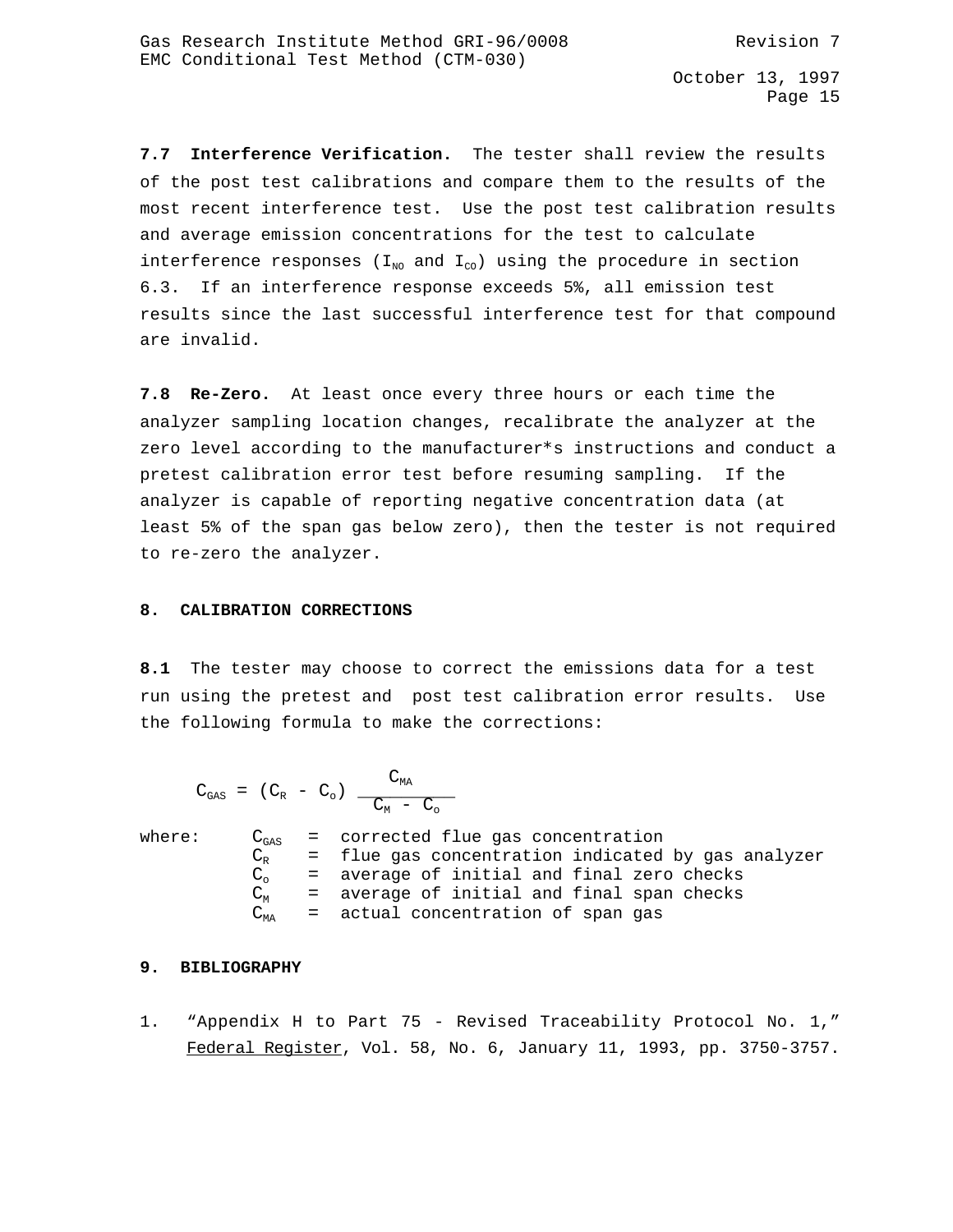FIGURE 1. CALIBRATION SYSTEM SCHEMATIC

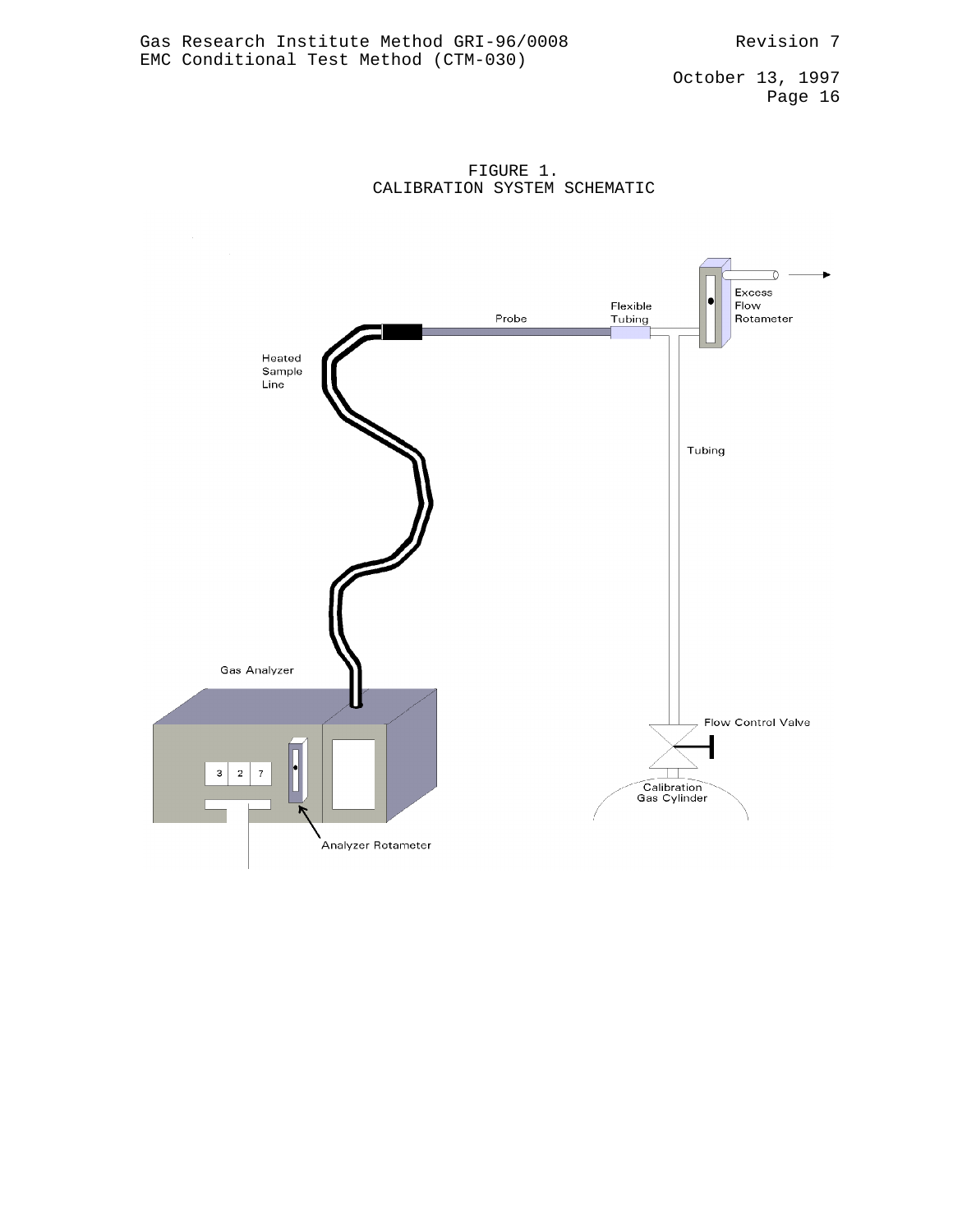# FIGURE 2. LINEARITY CHECK DATA SHEET

Date\_\_\_\_\_\_\_\_\_\_\_\_\_\_\_\_\_\_\_\_\_\_ Analyst\_\_\_\_\_\_\_\_\_\_\_\_\_\_\_\_\_\_\_\_\_\_\_\_\_\_

Analyzer Manufacturer/Model No.\_\_\_\_\_\_\_\_\_\_\_\_\_\_\_\_\_\_\_\_\_\_\_\_\_\_\_\_\_\_\_\_\_\_\_\_

Analyzer Serial Number\_\_\_\_\_\_\_\_\_\_\_\_\_\_\_\_\_\_\_\_\_\_\_\_\_\_\_\_\_

| Calibration | ppm NO   | $ppm$ $NO2$ | ppm CO   | % Oxygen |
|-------------|----------|-------------|----------|----------|
| Gas Conc.   | Response | Response    | Response | Response |
|             |          |             |          |          |
|             |          |             |          |          |
|             |          |             |          |          |
|             |          |             |          |          |
|             |          |             |          |          |
|             |          |             |          |          |
|             |          |             |          |          |
|             |          |             |          |          |
|             |          |             |          |          |
|             |          |             |          |          |
|             |          |             |          |          |
|             |          |             |          |          |
|             |          |             |          |          |
|             |          |             |          |          |
|             |          |             |          |          |
|             |          |             |          |          |
|             |          |             |          |          |
|             |          |             |          |          |
|             |          |             |          |          |
|             |          |             |          |          |
|             |          |             |          |          |
|             |          |             |          |          |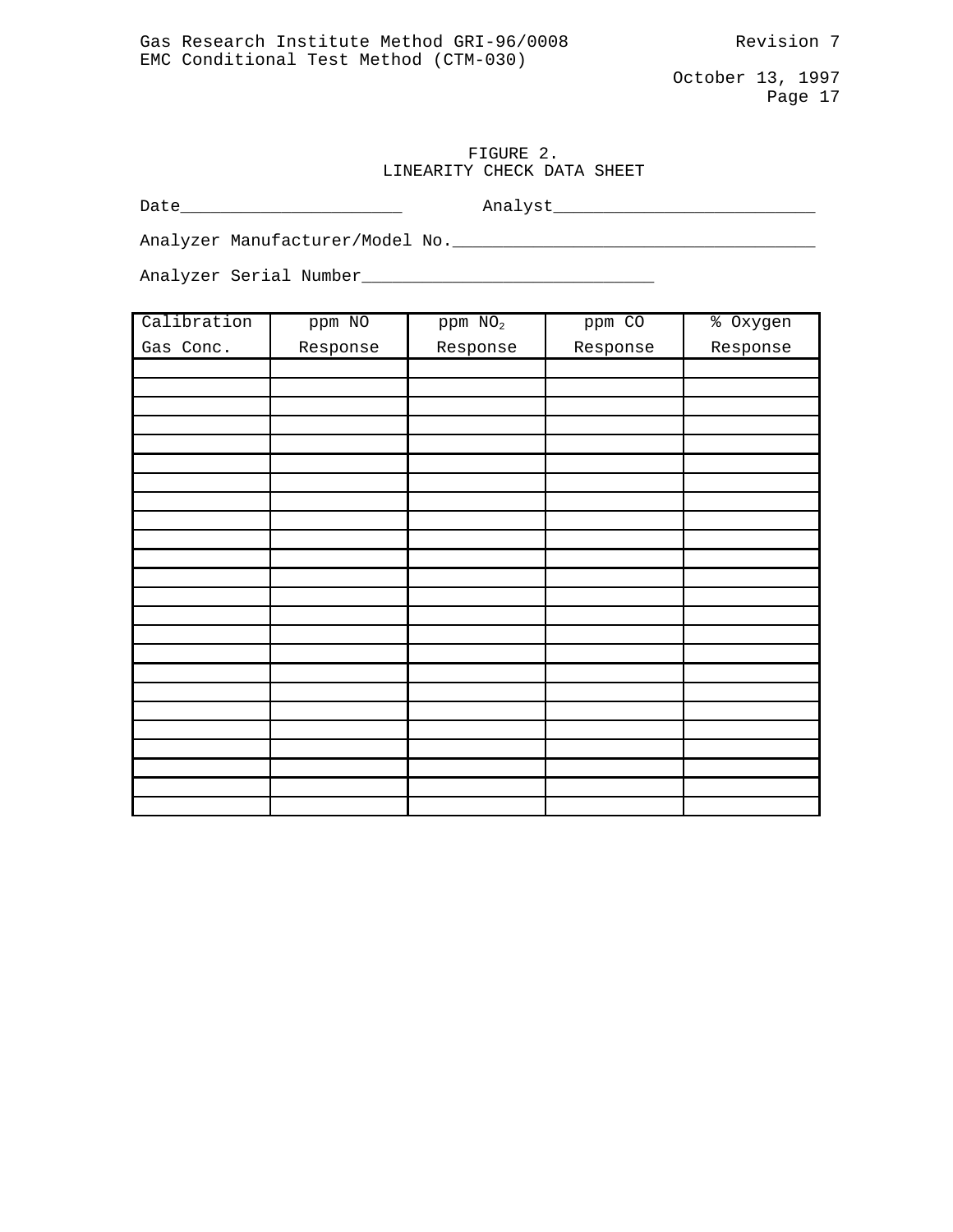# FIGURE 3. STABILITY CHECK DATA SHEET

Date\_\_\_\_\_\_\_\_\_\_\_\_\_\_\_\_\_\_\_\_\_\_ Analyst\_\_\_\_\_\_\_\_\_\_\_\_\_\_\_\_\_\_\_\_\_\_\_\_\_\_

Analyzer Manufacturer/Model No.\_\_\_\_\_\_\_\_\_\_\_\_\_\_\_\_\_\_\_\_\_\_\_\_\_\_\_\_\_\_\_\_\_\_\_\_\_\_

Analyzer Serial Number\_\_\_\_\_\_\_\_\_\_\_\_\_\_\_\_\_\_\_\_\_\_\_\_\_\_\_\_\_

Pollutant Channel\_\_\_\_\_\_\_\_\_\_\_\_\_\_\_\_\_\_\_ Span Gas Concentration\_\_\_\_\_\_\_\_\_\_\_\_\_\_\_\_\_\_\_\_\_

| Elapsed        |          | Elapsed         |          | Elapsed         |          |
|----------------|----------|-----------------|----------|-----------------|----------|
| Time           | Analyzer | Time            | Analyzer | Time            | Analyzer |
| (Minutes)      | Response | (Cont.)         | Response | (Cont.)         | Response |
|                |          | 17              |          | 33              |          |
| 2              |          | 18              |          | 34              |          |
| 3              |          | $\overline{19}$ |          | 35              |          |
| $\overline{4}$ |          | 20              |          | 36              |          |
| 5              |          | $\overline{21}$ |          | $\overline{37}$ |          |
| 6              |          | 22              |          | $\overline{38}$ |          |
| 7              |          | 23              |          | 39              |          |
| 8              |          | $\overline{24}$ |          | 40              |          |
| 9              |          | 25              |          | 41              |          |
| 10             |          | 26              |          | 42              |          |
| 11             |          | $\overline{27}$ |          | 43              |          |
| 12             |          | $\overline{28}$ |          | 44              |          |
| 13             |          | $\overline{29}$ |          | 45              |          |
| 14             |          | 30              |          | 46              |          |
| 15             |          | 31              |          | 47              |          |
| 16             |          | $\overline{32}$ |          | 48              |          |

| For 30-minute stability period: |  |  | maximum                                                  | minimum |
|---------------------------------|--|--|----------------------------------------------------------|---------|
| For 15-minute stability period: |  |  | maximum                                                  | minimum |
|                                 |  |  | Maximum Deviation = 100 x (max. - min.)/span gas conc. = |         |

Stability Time\_\_\_\_\_\_\_\_\_\_\_\_\_\_\_\_